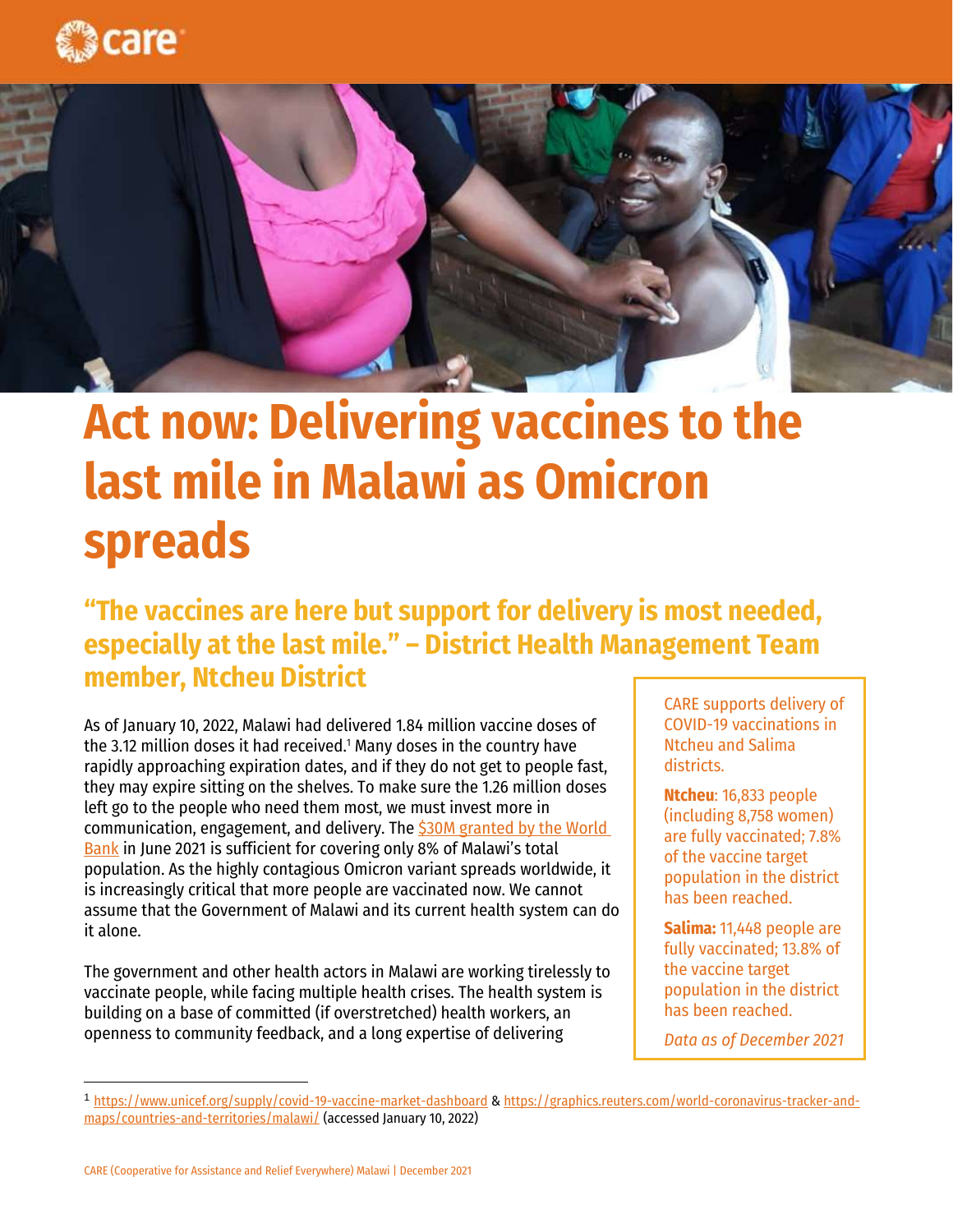

vaccines (childhood vaccination rates in Malawi are as high as 95%). $^{\rm 2}$  The government is coordinating closely with many actors to reduce gender gaps, get vaccines to the last mile, and keep existing health services open. Nonetheless, the Ministry of Health is under-resourced and operating in a global system where the vaccine supply that arrives may be close to expiring. For example, doses of the Astra-Zeneca vaccine had to b[e destroyed last](https://news.trust.org/item/20210621155701-ou8pd/) spring after arriving in Malawi with only two and a half weeks left before their expiration date.

**More investment is needed.** To take one example, the national government has been able to provide just one van per district to support mobile vaccination sites that get vaccines to the last mile. Mobile vaccinations are the most effective way to serve people who live far away from health centers and do not have access to easy forms of transportation. That means that in Ntcheu, **one van is expected to serve a target population of 214,929 people living over 3,424 square kilometers (1,322 square miles)**. One van cannot serve those people fast enough to make sure vaccines get where they need to in time, especially when an inconsistent and

unpredictable vaccine supply could have doses expiring at any time.

**Working with communities, health service providers, and local and national governments, here are the solutions CARE is hearing from people on the ground in Malawi. Most of the critical issues voiced are at the community-level and require a localized response as well as funding at the district level.**

- **Expand mobile vaccination.** Do more to move the vaccination effort from static sites based at health centers to mobile outreach that serves people where they are. This is especially important for women who have less access to transportation and have additional household tasks—and people in rural communities. Mobile vaccination efforts must come with the capacity and equipment to handle several types of vaccines, including those that require ultra-cold chain.
- **Invest in recurring logistical costs.** The government is asking for partners like CARE to support with additional equipment (e.g., more vans). They are also asking for help with recurring costs like fuel. When a district gets a van, they are not getting the fuel to send that van to all the places it needs to go. Fuel is an ongoing operational cost that theoretically comes from existing budgets. But leaning on theory and existing budgets alone means vaccines cannot go out, even if there has been some investment in new equipment.
- **Invest in staff.** Like with fuel for vans, staff costs are not included in government budgets. Without health workers in the vans to administer the vaccines and without drivers to drive the vans, the shots are not going to make it into arms. Staff need to be able to make decisions quickly based on what they see happening in their communities. Currently, long chains of communication and paperwork for approving shifts are slowing down vaccination operations, and every minute counts. Health workers need the training, resources, and freedom to make decisions in situations where circumstances change quickly depending on the type of vaccine available, unpredictable expiration dates, and differing local attitudes on vaccinations.

<sup>2</sup> <https://www.statista.com/statistics/1276799/vaccination-coverage-of-children-in-malawi/> (Data from August 25, 2019)